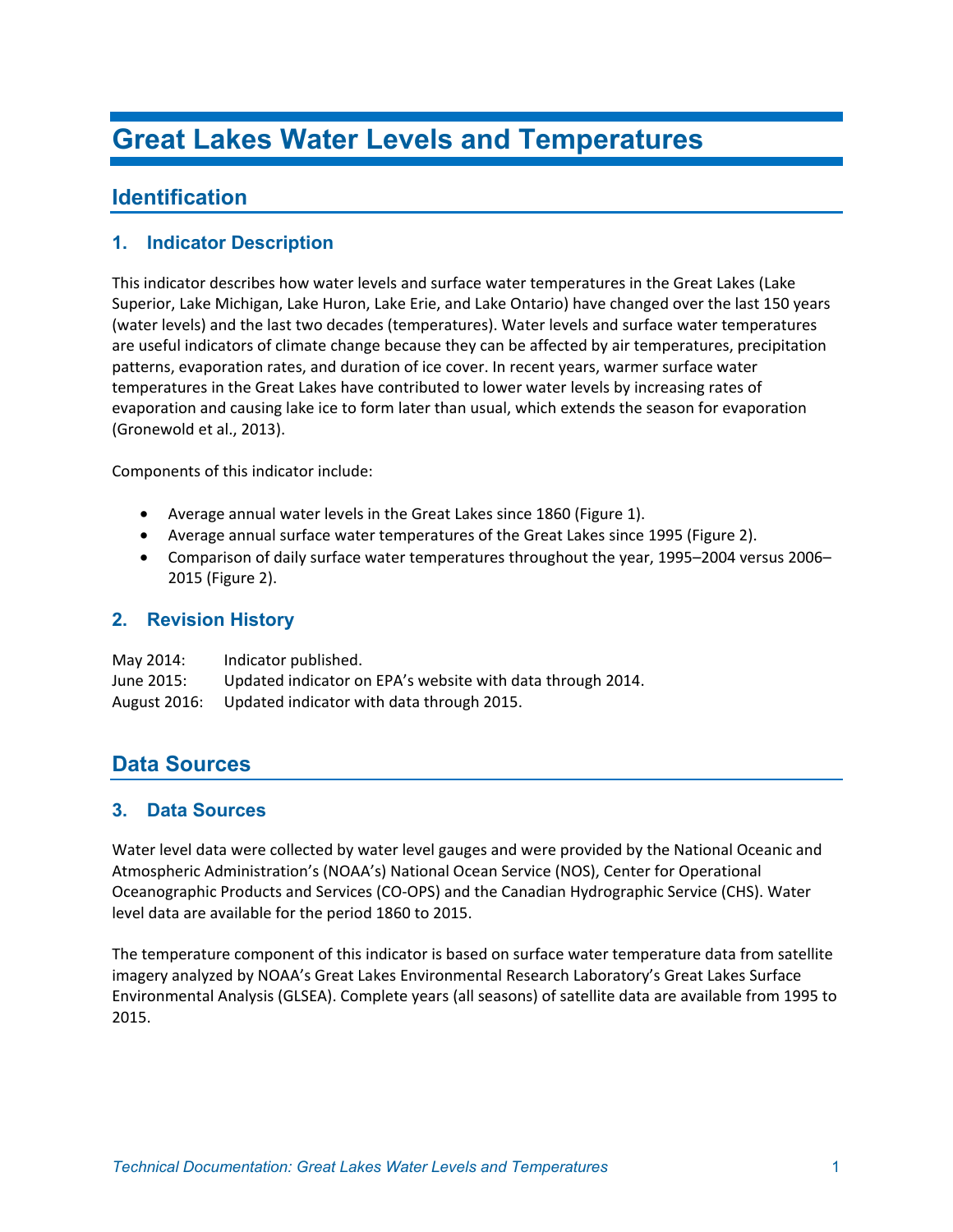## **4. Data Availability**

All of the Great Lakes water level and surface temperature observations used for this indicator are publicly available from the following NOAA websites:

- Water level data from the Great Lakes Water Level Dashboard Data Download Portal: [www.glerl.noaa.gov/data/dashboard/data.](http://www.glerl.noaa.gov/data/dashboard/data)
- Water level data documentation[: www.glerl.noaa.gov/data/now/wlevels/levels.html.](http://www.glerl.noaa.gov/data/now/wlevels/levels.html)
- Satellite-based temperature data from GLSEA: [https://coastwatch.glerl.noaa.gov/statistic.](https://coastwatch.glerl.noaa.gov/statistic)

# **Methodology**

### **5. Data Collection**

#### *Water Levels*

NOAA's NOS/CO-OPS and CHS use a set of gauges along the shoreline to measure water levels in each of the five Great Lakes. All five lakes have had one or more gauges in operation since 1860. In 1992, the Coordinating Committee for Great Lakes Basic Hydraulic and Hydrologic Data approved a standard set of gauges suitable for both U.S. and Canadian shores, covering the period from 1918 to present. These gauges were chosen to provide the most accurate measure of each lake's water level when averaged together. The standard set comprises 22 gauges in the five Great Lakes and two in Lake St. Clair (the smaller lake between Lake Huron and Lake Erie). Only the five Great Lakes are included in this indicator. Lakes Michigan and Huron are combined for this analysis because they are hydrologically connected, and thus they are expected to exhibit the same water levels.

The locations of the water level gauges used for this indicator are shown in Table TD-1.

| <b>Lake Superior</b> | <b>Lakes Michigan-</b><br><b>Huron</b> | <b>Lake Erie</b>  | <b>Lake Ontario</b> |
|----------------------|----------------------------------------|-------------------|---------------------|
| Duluth, MN           | Ludington, MI                          | Toledo, OH        | Rochester, NY       |
| Marquette C.G., MI   | Mackinaw City, MI                      | Cleveland, OH     | Oswego, NY          |
| Pt Iroquois, MI      | Harbor Beach, MI                       | Fairport, OH      | Port Weller, ON     |
| Michipicoten, ON     | Milwaukee, WI                          | Port Stanley, ON  | Toronto, ON         |
| Thunder Bay, ON      | Thessalon, ON                          | Port Colborne, ON | Cobourg, ON         |
|                      | Tobermory, ON                          |                   | Kingston, ON        |

#### **Table TD-1. Water Level Gauge Locations**

An interactive map of all NOAA CO-OPS stations and real-time data displays are available online at: [http://tidesandcurrents.noaa.gov/gmap3.](http://tidesandcurrents.noaa.gov/gmap3/) For more information about data collection methods and the low water datum that is used as a reference plane for each lake, see: [www.glerl.noaa.gov/data/now/wlevels/levels.html.](http://www.glerl.noaa.gov/data/now/wlevels/levels.html)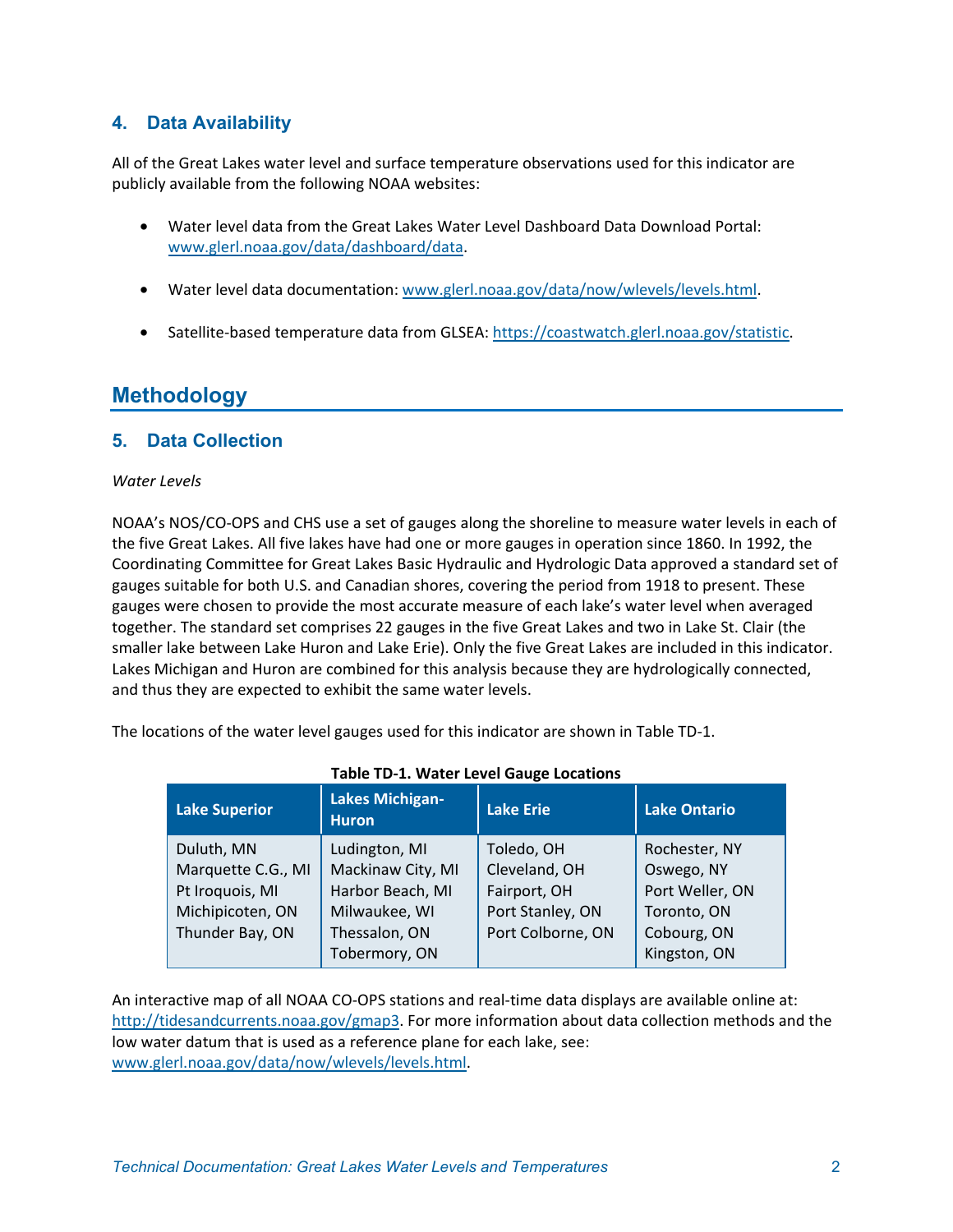#### *Surface Water Temperatures*

The GLSEA is operated by NOAA's Great Lakes Environmental Research Laboratory through the NOAA CoastWatch program. For general information about this program, see:

[https://coastwatch.glerl.noaa.gov/glsea/doc.](https://coastwatch.glerl.noaa.gov/glsea/doc/) GLSEA uses data from the Polar-Orbiting Operational Environmental Satellites system. Specifically, GLSEA uses data from the Advanced Very High Resolution Radiometer instrument, which can measure surface temperatures. Visit:

[www.ospo.noaa.gov/Operations/POES/index.html](http://www.ospo.noaa.gov/Operations/POES/index.html) for more information about the satellite missions and:<http://noaasis.noaa.gov/NOAASIS/ml/avhrr.html> for detailed documentation of instrumentation. GLSEA satellite-based data for the Great Lakes are available from 1992 through the present. Data for winter months in 1992 through 1994 are absent, however. Complete years of satellite-based data are available starting in 1995.

### **6. Indicator Derivation**

#### *Water Levels*

NOAA provides annual average water level observations in meters, along with the highest and lowest monthly average water levels for each year. As discussed in Section 8, data provided for the period before 1918 represent observations from a single gauge per lake. NOAA corrected pre-1918 data for Lakes Superior and Erie to represent outlet water levels. NOAA averaged observations from multiple gauges per lake in the data from 1918 to present, using the standard set of gauges described in Section 5.

In Figure 1, water level data are presented as trends in anomalies to depict change over time. An anomaly represents the difference between an observed value and the corresponding value from a baseline period. This indicator uses a baseline period of 1981 to 2010, which is consistent with the 30 year climate normal used in many other analyses by NOAA and others in the scientific community. The choice of baseline period will not affect the shape or the statistical significance of the overall trend in anomalies. In this case, a different baseline would only move the time series up or down on the graph in relation to the point defined as zero. Water level anomalies were converted from meters to feet. The lines in Figure 1 show the annual average for each lake, while the shaded bands show the range of monthly values within each year.

### *Surface Water Temperatures*

Surface water temperature observations are provided daily by satellite imagery. The left side of Figure 2 shows annual averages, which were calculated using arithmetic means of the daily satellite data. The right side of Figure 2 shows the pattern of daily average satellite-based temperatures over the course of a year. To examine recent changes, Figure 2 compares average daily conditions from the most recent decade with average daily conditions from the first full decade of data (1995–2004). All temperatures were converted from Celsius to Fahrenheit to make them consistent with all of EPA's other temperature-related indicators.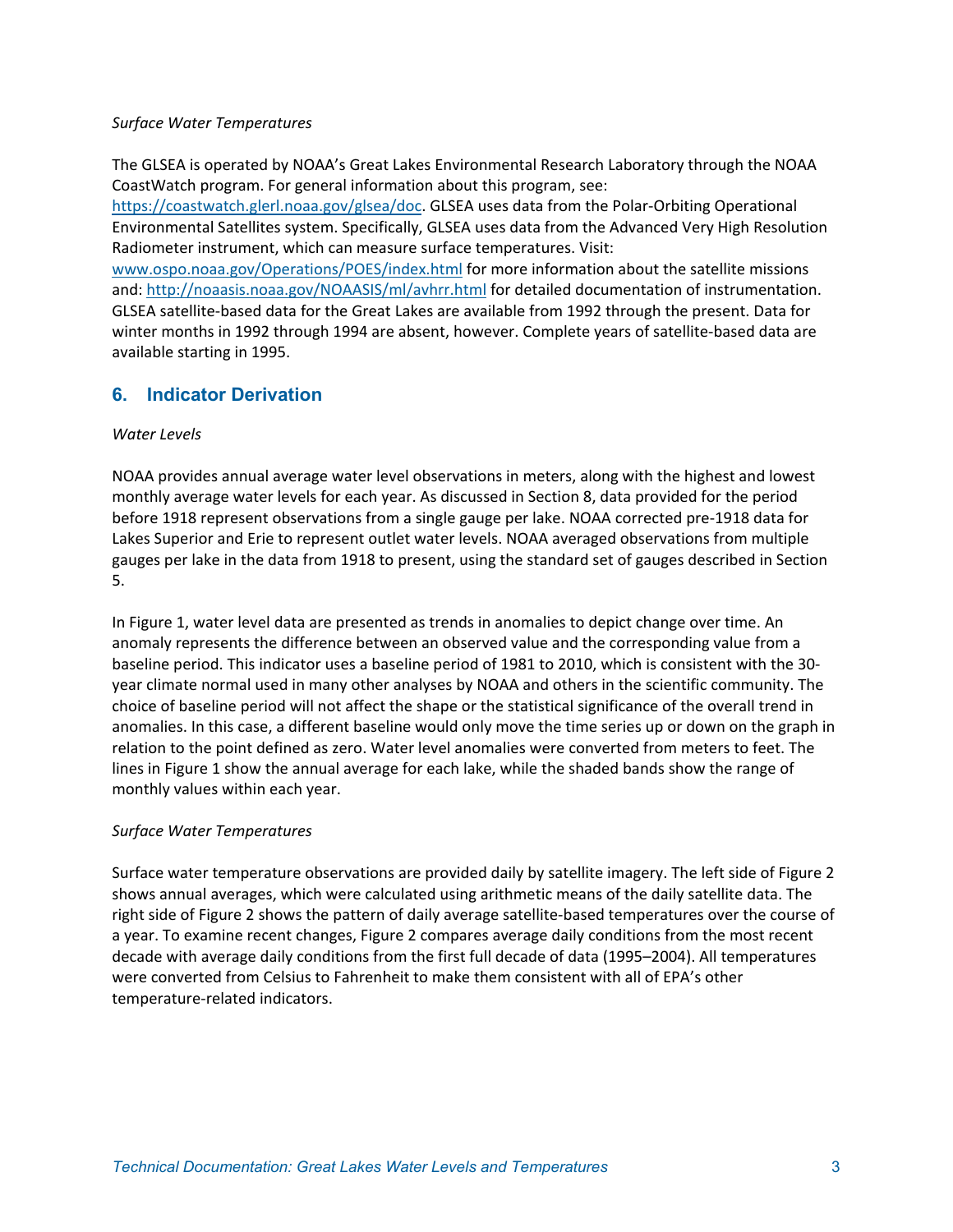#### *General Notes*

EPA did not attempt to interpolate missing data points. This indicator also does not attempt to portray data beyond the time periods of observation or beyond the five lakes that were selected for the analysis.

## **7. Quality Assurance and Quality Control**

#### *Water Levels*

Lake-wide average water levels are calculated using a standard set of gauges established by the Coordinating Committee for Great Lakes Basic Hydraulic and Hydrologic Data in 1992. Data used in this indicator are finalized data, subject to internal quality assurance/quality control (QA/QC) standards within NOAA/NOS and CHS. Each gauge location operated by NOAA houses two water level sensors: a primary sensor and a redundant sensor. If data provided by the primary and redundant sensors differ by more than 0.003 meters, the sensors are manually checked for accuracy. In addition, a three standard deviation outlier rejection test is applied to each measurement, and rejected values are not included in calculated values.

#### *Surface Water Temperatures*

NOAA's National Data Buoy Center, which collects the buoy surface temperature observations, follows a comprehensive QA/QC protocol, which can be found in the Handbook of Automated Data Quality Control Checks and Procedures:

[www.ndbc.noaa.gov/NDBCHandbookofAutomatedDataQualityControl2009.pdf.](http://www.ndbc.noaa.gov/NDBCHandbookofAutomatedDataQualityControl2009.pdf)

Satellite observations of surface temperature are subject to several QA/QC measures prior to publication. All satellite data are validated by NOAA personnel. Following this step, an automated algorithm flags and excludes temperatures not in the normal range of expected temperatures, correcting for processing errors in the original satellite data. Finally, multiple cloud masks are applied to both day and night satellite imagery so that the final product includes only completely cloud-free data. An additional algorithm is used to correct for missing pixels. Two iterations of this algorithm are described in a presentation entitled "Overview of GLSEA vs. GLSEA2 [ppt]" at: [https://coastwatch.glerl.noaa.gov/glsea/doc.](https://coastwatch.glerl.noaa.gov/glsea/doc/)

# **Analysis**

## **8. Comparability Over Time and Space**

Water level observations prior to 1918 have been processed differently from those collected from 1918 to present. Prior to 1918, there were fewer water level gauges in the Great Lakes. As such, values from 1860 to 1917 represent one gauge per lake, which may not represent actual lake-wide average water levels. Corrections to data have been made to allow comparability over time. These corrections include adjustments due to the slow but continuing rise of the Earth's crust (including the land surface and lake bottoms) as a result of the retreat of the ice sheets after the last glacial maximum (commonly referred to as the last ice age), as well as adjustments to account for the relocation of gauges. For more discussion about these corrections, see: [www.glerl.noaa.gov/data/now/wlevels/levels.html.](http://www.glerl.noaa.gov/data/now/wlevels/levels.html)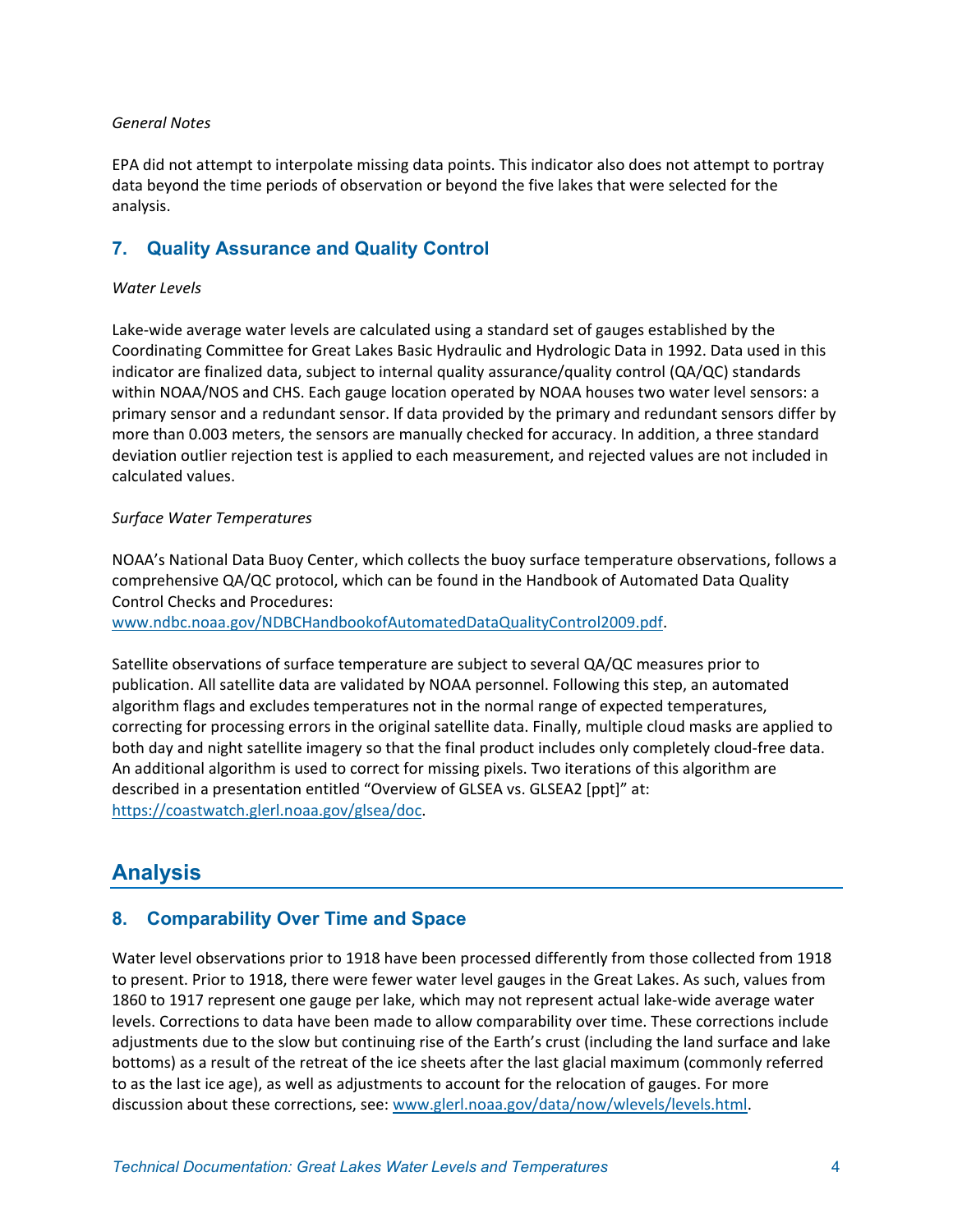Satellite temperature observations have been made systematically since 1992, allowing for comparability over time. This indicator starts in 1995, which was the first year with complete coverage of all months of the year for all lakes.

### **9. Data Limitations**

Factors that may impact the confidence, application, or conclusions drawn from this indicator are as follows:

- 1. Besides climate change, natural year-to-year variability and other factors such as human activity (e.g., land use and development) and contamination can influence water temperatures.
- 2. Satellite data are only available starting in 1992, and the years 1992–1994 were missing data in winter months. Thus, Figure 2 starts at 1995. Although hourly temperature data have been collected from moored buoys since 1980 in most of the Great Lakes, these data contain wide gaps for a variety of reasons, including scheduled maintenance, sensor malfunctions, and natural elements (e.g., winter conditions). These data gaps prevent reliable and consistent annual averages from being calculated from buoy data.
- 3. Since the first water level gauges were installed in 1860, several major engineering projects have been undertaken to modify the Great Lakes basin for use by cities and residents in the area. The most prominent of these have been the dredging efforts in the St. Clair River, which connects Lakes Michigan and Huron to Lake St. Clair, to support commercial navigation. At least some of the decrease in water levels in Lake Michigan and Lake Huron has been attributed to this dredging. Specifically, the St. Clair river opening was enlarged in the 1910s, 1930s, and 1960s, contributing to greater outflows from Lakes Michigan and Huron (Quinn, 1985). Similar projects have also occurred in other areas of the Great Lakes basin, although they have not been linked directly to changes in lake water levels.
- 4. In addition to changes in channel depth, recent studies have found that dredging projects significantly increased the erosion in channel bottoms. The combination of dredging and erosion is estimated to have resulted in a 20-inch decrease in water levels for Lakes Michigan and Huron between 1908 and 2012 (Egan, 2013).

### **10. Sources of Uncertainty**

Individual water level sensors are estimated to be relatively accurate. The gauges have an estimated accuracy of ±0.006 meters for individual measurements, which are conducted every six minutes, and ±0.003 meters for calculated monthly means (NOAA, 2013). In the instance of sensor or other equipment failure, NOAA does not interpolate values to fill in data gaps. Because data gaps are at a small temporal resolution (minutes to hours), however, they have little effect on indicator values, which have a temporal resolution of months to years.

Surface water temperature observations from satellites are subject to navigation, timing, and calibration errors. An automated georeferencing process was used to reduce navigation errors to 2.6 kilometers. When compared with buoy data, for reference, satellite data from the pixel nearest the buoy location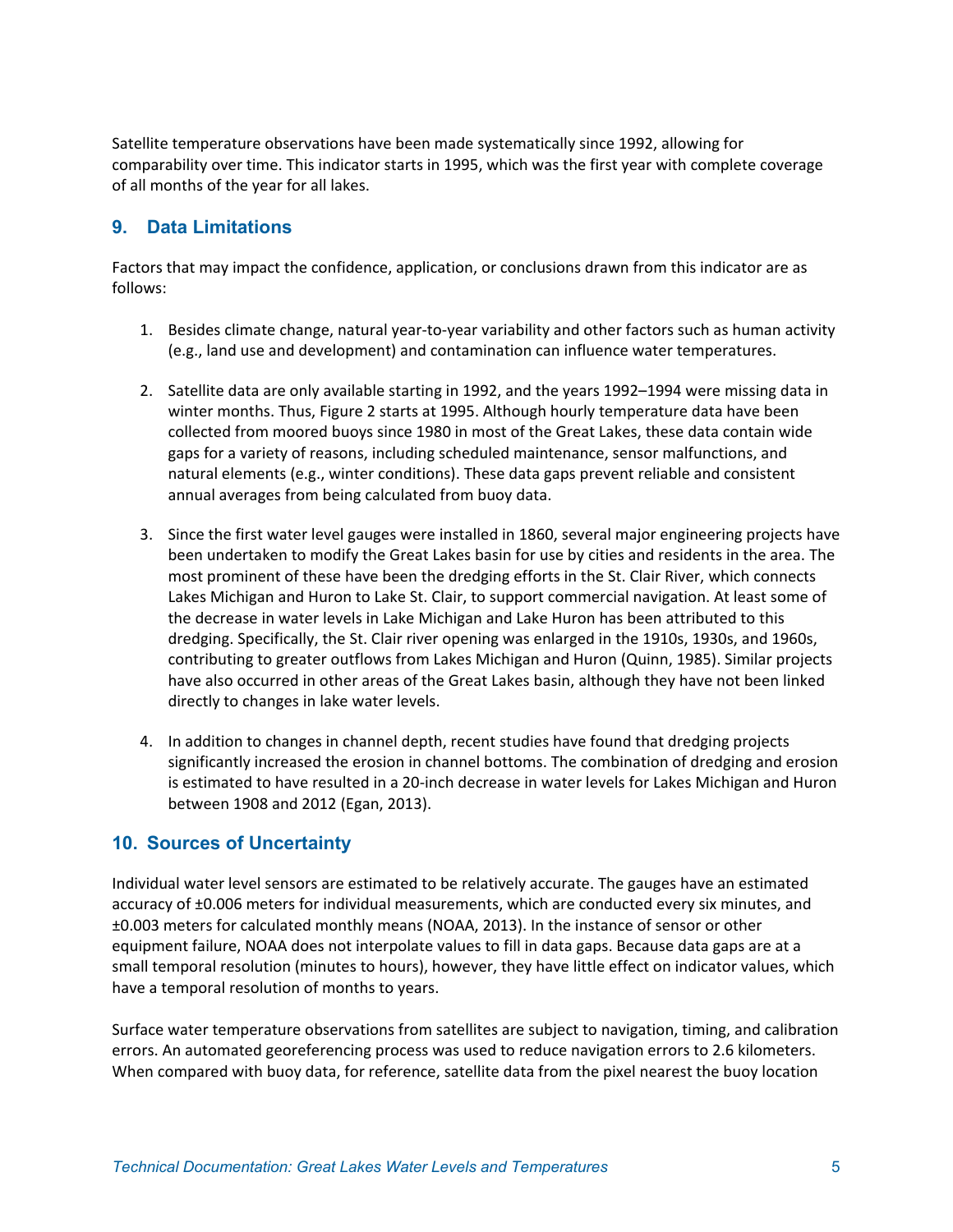differ by less than 0.5°C. The root mean square difference ranges from 1.10 to 1.76°C with correlation coefficients above 0.95 for all buoys (Schwab et al., 1999).

### **11. Sources of Variability**

Water levels are sensitive to changes in climate, notably temperature (affecting evaporation and ice cover) and precipitation. Natural variation in climate of the Great Lakes basin will affect recorded water levels. In addition to climate, water levels are also affected by changing hydrology, including dredging of channels between lakes, the reversal of the Chicago River, changing land-use patterns, and industrial water usage. However, the long time span of this indicator allows for an analysis of trends over more than a century. Water withdrawals could also influence water levels, but arguably are not as influential as climate or dredging because nearly all (95 percent) of the water withdrawn from the Great Lakes is returned via discharge or runoff (Environment Canada and U.S. EPA, 2009).

Surface water temperature is sensitive to many natural environmental factors, including precipitation and water movement. Natural variations in climate of the Great Lakes basin will affect recorded water temperature. In addition to climate, water temperature is also affected by human water use. For example, industries have outflows into several of the Great Lakes, which may affect water temperatures in specific areas of the lake.

### **12. Statistical/Trend Analysis**

#### *Water Levels*

Multivariate adaptive regression splines (MARS) (Friedman, 1991; Milborrow, 2012) were used within each lake to model non-linear behavior in water levels through time. The MARS regression technique was used because of its ability to partition the data into separate regions that can be treated independently. MARS regressions were used to identify when the recent period of declining water levels began. For three of the four Great Lakes basins (Michigan-Huron, Erie, and Superior), 1986 marked the beginning of a distinct, statistically significant negative trend in water levels. The MARS analysis suggests that water levels in Lake Ontario have remained relatively constant since the late 1940s.

To characterize the extent to which recent water levels represent deviation from long-term mean values, EPA used t-tests to compare recent average water levels (2006–2015) against long-term averages (1860–2015). A statistically significant difference (p < 0.01) was found in the annual data for Lakes Michigan and Huron.

#### *Surface Water Temperatures*

Table TD-2 below shows the slope, p-value, and total change from an ordinary least-squares linear regression of each lake's satellite-based annual average temperature, starting in 1995. None of the lakes' trends are significant to a 90- or 95-percent level.